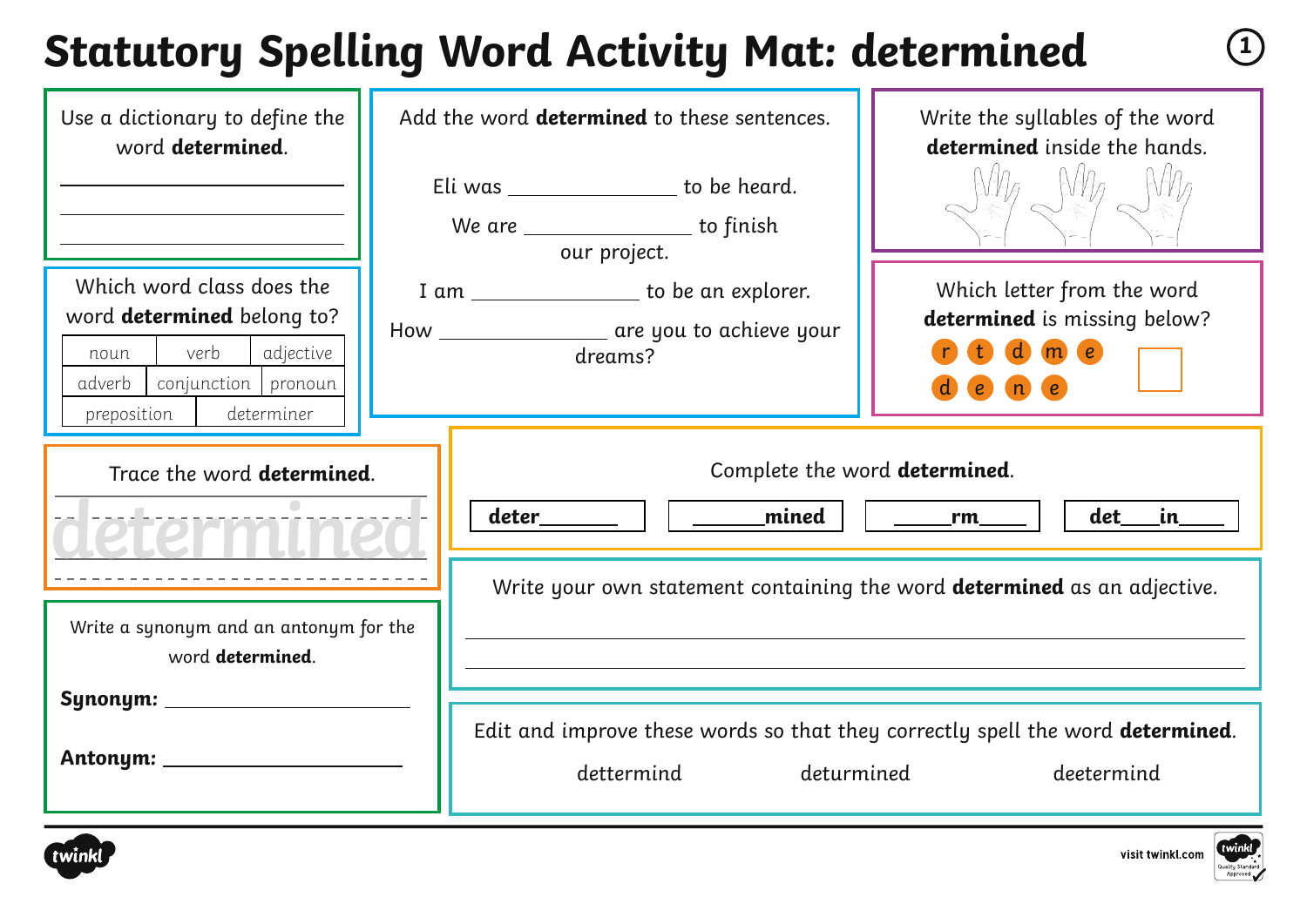## **Statutory Spelling Word Activity Mat: develop <sup>2</sup>**

| Use a dictionary to define the<br>word develop.                                                                           | Add the word <b>develop</b> to these sentences.                                                                                                              | Write the syllables of the word<br>develop inside the hands. |
|---------------------------------------------------------------------------------------------------------------------------|--------------------------------------------------------------------------------------------------------------------------------------------------------------|--------------------------------------------------------------|
| Which word class does the<br>word <b>develop</b> belong to?<br>verb<br>adjective<br>noun<br>conjunction pronoun<br>adverb | Are you able to ___________________this<br>film please?<br>Which muscles will swimming<br>Some companies are trying to<br>__________________ greener energy. | Which letter from the word develop<br>is missing below?      |
| determiner<br>preposition<br>Trace the word develop.                                                                      | Complete the word develop.<br>dev_<br>_lop                                                                                                                   | de<br>$\qquad \qquad e$                                      |
| Write a synonym and an antonym for the<br>word <b>develop</b> .<br>Synonym: _                                             | Write your own statement containing the word <b>develop</b> as a verb.                                                                                       |                                                              |
| Antonym: __________                                                                                                       | Edit and improve these words so that they correctly spell the word develop.<br>duvvelop<br>divelup                                                           | developpe                                                    |



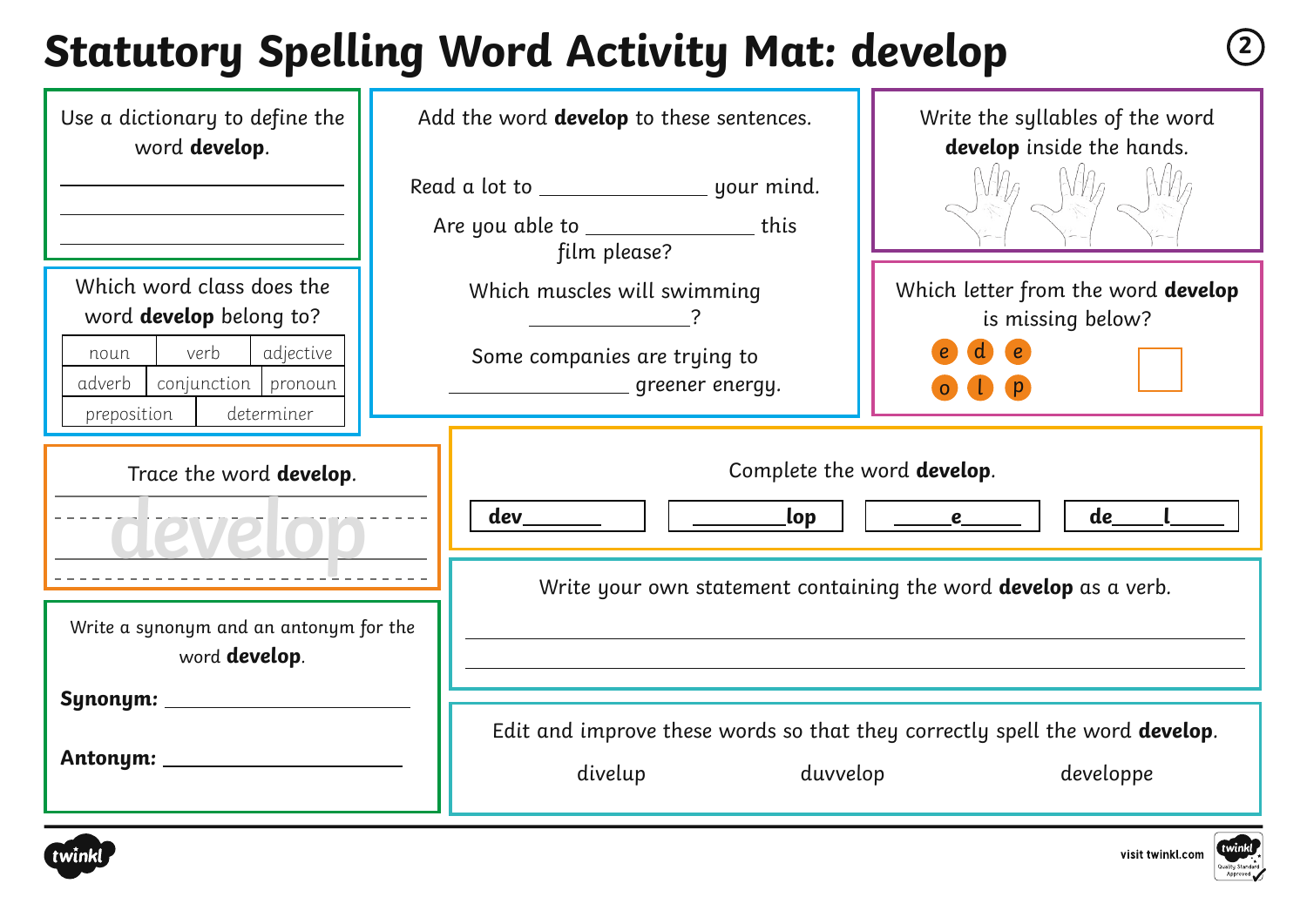# **Statutory Spelling Word Activity Mat: dictionary <sup>3</sup>**

| Use a dictionary to define the<br>word dictionary.<br>Which word class does the<br>word dictionary belong to?<br>verb<br>adjective<br>noun<br>conjunction   pronoun<br>adverb<br>determiner<br>preposition | Add the word dictionary to these sentences.<br>Use your _______________ to find<br>the definition.<br>Is the word in the $\sqrt{ }$ ?<br>"I would like you to look in a<br>en and Miss Ali.<br>Freya has borrowed my ______________.                                                                                                          | Write the syllables of the word<br>dictionary inside the hands.<br>Which letter from the word<br>dictionary is missing below?<br>$\mathbf{c}$ $\mathbf{t}$ $\mathbf{o}$<br>$\alpha$ |
|------------------------------------------------------------------------------------------------------------------------------------------------------------------------------------------------------------|-----------------------------------------------------------------------------------------------------------------------------------------------------------------------------------------------------------------------------------------------------------------------------------------------------------------------------------------------|-------------------------------------------------------------------------------------------------------------------------------------------------------------------------------------|
| Trace the word dictionary.<br>Write a synonym and an antonym for<br>the word <b>dictionary</b> .<br>Synonym: _____________                                                                                 | Complete the word dictionary.<br>dict<br><b>and the contract of the contract of the contract of the contract of the contract of the contract o</b><br>Write your own statement containing the word <b>dictionary</b> as a noun.<br>Edit and improve these words so that they correctly spell the word dictionary.<br>dictsionary<br>dictionry | dic<br><b>Example 1</b><br>$\alpha$<br>dicshunary                                                                                                                                   |

visit twinkl.com

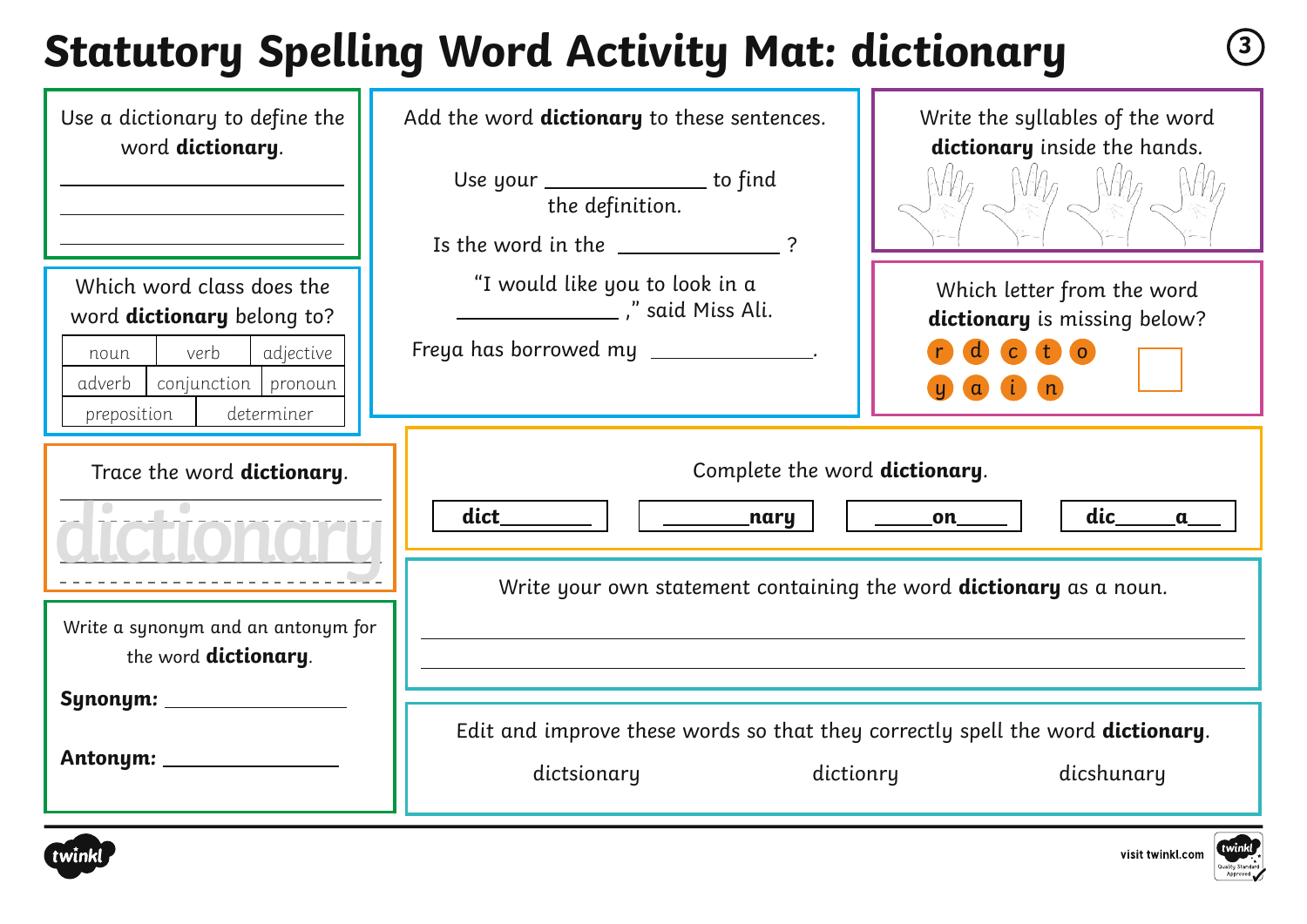### **Statutory Spelling Word Activity Mat: disastrous <sup>4</sup>**

| Use a dictionary to define the<br>word disastrous.                                                                                                 | Add the word disastrous to these sentences.<br>What a ______________ day out!                                               | Write the syllables of the word<br>disastrous inside the hands.                                                    |
|----------------------------------------------------------------------------------------------------------------------------------------------------|-----------------------------------------------------------------------------------------------------------------------------|--------------------------------------------------------------------------------------------------------------------|
| Which word class does the<br>word disastrous belong to?<br>verb<br>adjective<br>noun<br>conjunction pronoun<br>adverb<br>determiner<br>preposition | the forest.<br>My attempt to bake a cake was<br>Our first match of the season was                                           | Which letter from the word<br>disastrous is missing below?<br>n(u)<br>S <sup>3</sup><br>$\overline{O}$<br>$\alpha$ |
| Trace the word disastrous.                                                                                                                         | Complete the word disastrous.<br>disas<br>dis<br>_____________st_____<br>rous<br>ro                                         |                                                                                                                    |
| Write a synonym and an antonym for<br>the word disastrous.                                                                                         | Write your own statement containing the word <b>disastrous</b> as an adjective.                                             |                                                                                                                    |
| Synonym: ___________                                                                                                                               | Edit and improve these words so that they correctly spell the word disastrous.<br>disasterous<br>disastrouse<br>disarstrous |                                                                                                                    |